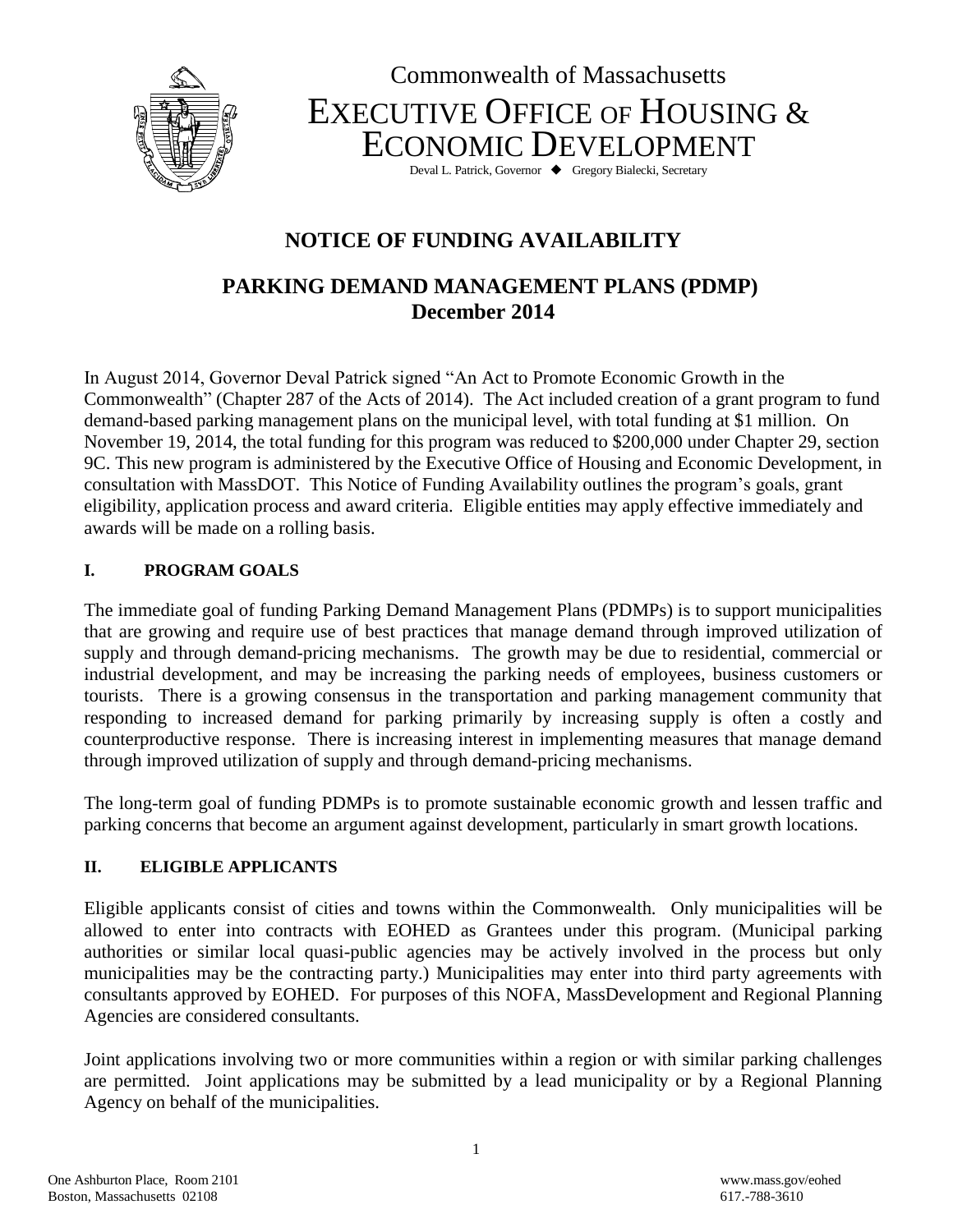### **III. GRANT REPORTING**

Grantees must agree to submit periodic reports during grant implementation to EOHED on progress made in completing the grant funded activities. At the conclusion of grant funded activities, Grantees must provide EOHED with a closing letter signed by the municipal CEO identifying the PDMP that has been implemented or, if not, explaining why the grant has concluded with no changes in parking management.

Grantees must agree to share the end products of their funded activities with EOHED and with other communities through reports, meetings and workshops, and to highlight these activities in print, on the web or other media, as appropriate.

#### **IV. AWARD AMOUNT**

The amount of PDMP funds awarded will be commensurate with the proposed deliverable and the anticipated impact of proposed activities on parking demand. Grants will generally not exceed \$50,000. However, municipalities that demonstrate an average daily visitor population of at least 30,000 shall be eligible for priority grants up to \$100,000. Visitors may be business employees, customers or tourists. Grants must be completed within twelve months from the date of contract execution.

#### **V. USE OF FUNDS**

 $\overline{\phantom{a}}$ 

Funds are to be used exclusively for consultant services. Applicants must submit a proposed budget and workplan with their application. Municipalities will be responsible for attesting that all funds have been expended for their intended purpose. Grantees may select consultants from EOHED's list of pre-qualified consultants<sup>1</sup> or select consultants in compliance with M.G.L. Chapter 30B (Uniform Procurement Act). EOHED will review and approve the grantee's choice of consultant(s) and scope of services and budget, as appropriate.

#### **VI. SCOPE AND ELIGIBLE ACTIVITIES**

The project deliverable will generally be a comprehensive parking management plan that includes (but is not limited to) the following within its scope: optimization, pricing and regulation of on-street and offstreet parking in the relevant area; responsibility for parking management, whether through a new entity or one or more existing entities; and implementation. Eligible activities include:

#### **Collection of data on existing and projected demand and supply, including**:

- Compiling data on the number of residents and visitors (including employees, customers and tourists) who park in the municipality
- Obtaining information on expected prevailing land uses, existing pedestrian and bike facilities, public transit and future development
- Inventory of the number of parking spaces available on-street and off-street in privately- and publicly-owned locations
- Utilization of existing supply at different times of the days and week

 $<sup>1</sup>$  EOHED is issuing a Request for Responses in order to establish such a consultant list and anticipates that the list will be available in early</sup> 2015. When the list is issued, it will be available on the Commbuys system ( [https://www.commbuys.com/bso/login.sdo\)](https://www.commbuys.com/bso/login.sdo).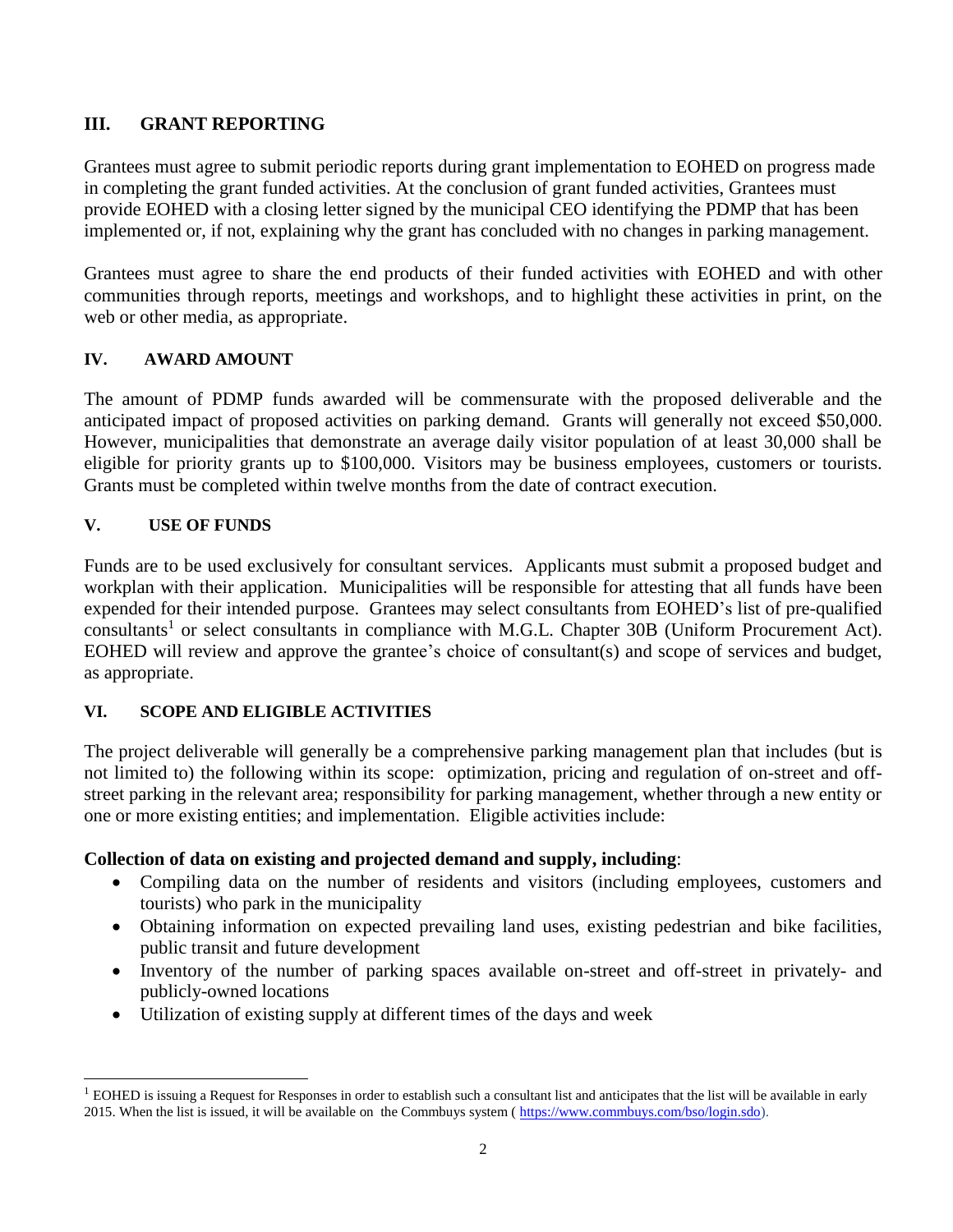- Identifying any existing programs or technology within the municipality that reduce or manage demand, such as shared-parking arrangements, or employer transit or parking programs
- Collecting data on current parking policies and patterns, including hours of operation, use of kiosks/meters, and how they affect parking demand and supply
- Organizing, conducting or participating in meetings to obtain public comment

#### **Collection of other information on the existing parking management system as needed, including:**

- Management
- Revenues and costs of the existing system

#### **Assessment of options for parking demand management and recommendation of options or a plan to municipal officials, including:**

- Analyzing collected data
- Assessing options and making recommendations, particularly in light of national best practices
- Preparing presentations and reports as needed

#### **Assist municipal officials during the process of considering and adopting a PDMP or changes in parking management, including**:

- Organizing, conducting or participating in public meetings
- Preparing presentations and reports as needed
- Working with stakeholders

### **Work with municipal officials to launch implementation of any adopted plan or changes in parking management, including:**

- Preparing a detailed implementation plan
- Coordinating with municipal officials and stakeholders
- Assisting the municipality in identifying funding sources, reviewing or drafting zoning ordinances, vendor selection and contract negotiation
- Preparing web and other materials to educate the public

## **VII. APPLICATION PROCESS**

- 1. Communities are encouraged to meet with EOHED staff to discuss their proposed funding requests/activities prior to application submission. To schedule a meeting or to seek assistance, please contact Victor Negrete, at the email below or at 617-788-3601.
- 2. **EOHED will launch this program on a rolling application process. Applications for the initial round will be accepted immediately.**
- 3. Submit an electronic copy of the application to [Victor.Negrete@state.ma.us.](mailto:Victor.Negrete@state.ma.us) The electronic application is available as a word document at [www.mass.gov/hed;](http://www.mass.gov/hed) search: PDMP.
- 4. Submit one hard copy of the application with the CEO's original signature by mail to:

Attention: Victor Negrete Executive Office of Housing and Economic Development One Ashburton Place, 21<sup>st</sup> Floor Boston, MA 02108

5. Fax copies of the application will not be accepted.